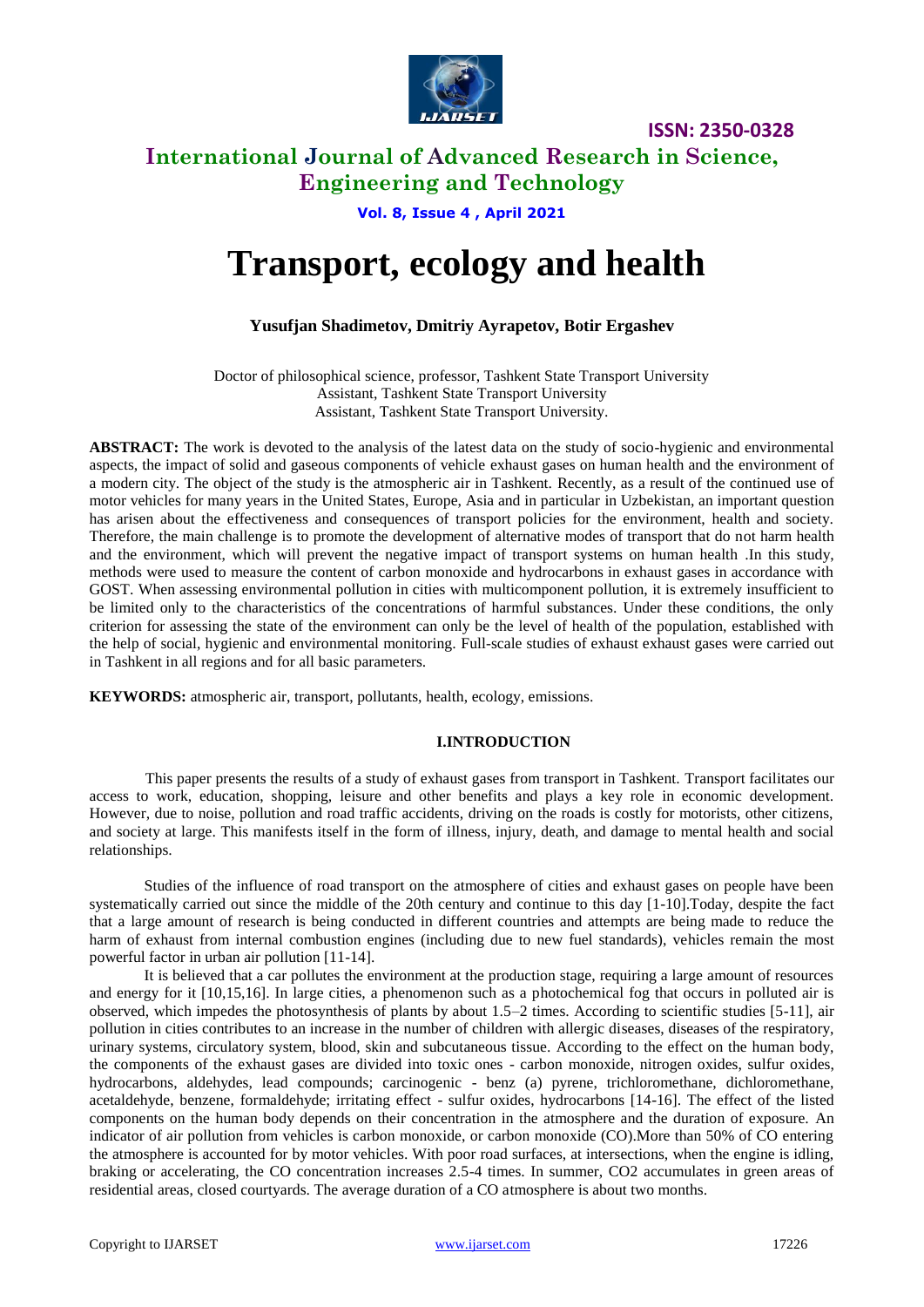

# **International Journal of Advanced Research in Science, Engineering and Technology**

## **Vol. 8, Issue 4 , April 2021**

Chronic CO poisoning contributes to a more severe course of cardiovascular pathology (arrhythmia, tachycardia, extra systole, hypotension), physical and mental asthenia is observed, as well as an increase in the content of erythrocytes and hemoglobin, followed by anemia. There are disturbances in the activity of the gastrointestinal tract, the function of the thyroid gland and the adrenal cortex. Immunity suffers, susceptibility to infections increases. According to the WHO, with an increase in the concentration of nitrogen dioxide by 30  $\mu$ g / m3, the number of lower respiratory tract diseases in children aged 5–12 years increases by 20% [17–20].

#### **II.MATERIALS AND METHODS**

The determination of all basic parameters, namely exhaust gases and harmful emissions, was carried out in accordance with GOSTs, such as:

- GOST 17.2.2.03 - "Nature protection. atmosphere. standards and methods for measuring the content of carbon monoxide and hydrocarbons in the exhaust gases of cars with gasoline engines. safety requirements";

- O'zDSt 2305: 2011 - Nature Conservation. Atmosphere. Norms and methods for measuring the content of carbon monoxide and hydrocarbons in the exhaust gases of gas-cylinder vehicles in operation ";

- GOST R 41.24-2003 - "Uniform regulations concerning: I. Certification of engines with compression ignition with respect to smoke; II. Certification of motor vehicles for the installation of type-certified compression ignition engines; III. Smoke certification for vehicles with compression ignition engines; IV. Measurements of engine power ";

- GOST R 52033-2003 "Cars with gasoline engines. Emissions of pollutants with exhaust gases. Norms and methods of control when assessing technical condition".

#### **III. RESULTS AND DISCUSSIONS**

The experimental part was carried out throughout the territory of the Republic of Uzbekistan and in the city of Tashkent, where the main parameters regarding the exhaust gases and the atmosphere were collected.

It is noted that, from the point of view of human health, the most harmful components of exhaust gases are solid nano- and micro-particles of soot, ozone, carbon monoxide, sulfur oxides and, as has recently been shown, carbon nano-materials [21]. When the fuel mixture is burned, carbonaceous particles are formed with sizes from 1 to 300 nm. In addition, the particles include various metals that get there from engine wear and elements of exhaust gas treatment systems [22]. The effects of particulate matter on human mortality have been reliably shown.

In the Republic of Uzbekistan in 2019, according to preliminary data (table 1), 2,449,087 thousand tons of pollutants were emitted into the atmosphere. Including 166,037 thousand tons of solids (6.7%), 313.02 thousand tons of sulfur dioxide (12.7%), 1,145,284 thousand tons of carbon monoxide (46.5%), 253,309 thousand tons of nitrogen oxides (10.3%), hydrocarbons 508 363 thousand tons (20.7%) and other 62 475 thousand tons.

| <b>Name</b>                        | Of the year |        |        |        |        |  |
|------------------------------------|-------------|--------|--------|--------|--------|--|
|                                    | 2015        | 2016   | 2017   | 2018   | 2019   |  |
|                                    |             |        |        |        |        |  |
|                                    |             |        |        |        |        |  |
| <b>Total</b>                       | 2487.4      | 2556,2 | 2586,8 | 2449.0 | 2449.5 |  |
| <b>From industrial enterprises</b> | 975,4       | 1009.5 | 1010,7 | 888.7  | 889,0  |  |
|                                    |             |        |        |        |        |  |
| <b>From transport</b>              | 1512,0      | 1546,7 | 1576,1 | 1560,3 | 1560,5 |  |

 $T$ able 1

| тапе т                                                                       |  |
|------------------------------------------------------------------------------|--|
| DYNAMICS Pollutants emitted into the atmosphere in 2015-2019 (thousand tons) |  |

It follows from the table that the main polluting emissions into the atmosphere come not from industrial enterprises, but from transport.

The results of the analysis carried out in 2019 show that almost 60% of emissions from fixed sources (including 38.8% of enterprises for the extraction, processing and transportation of fuel (Uzbekneftegaz JSC) and 21.3% in the energy sector (JSC Uzbekenergo), in the energy sector, 19.5% - in the metallurgical sector (AGMK JSC, NMMC, Uzmetkombinat JSC, 2.3% in the construction industry (cement, lime, brick-sand-gravel enterprises) 16, 7 percent - to the share of other manufacturing enterprises.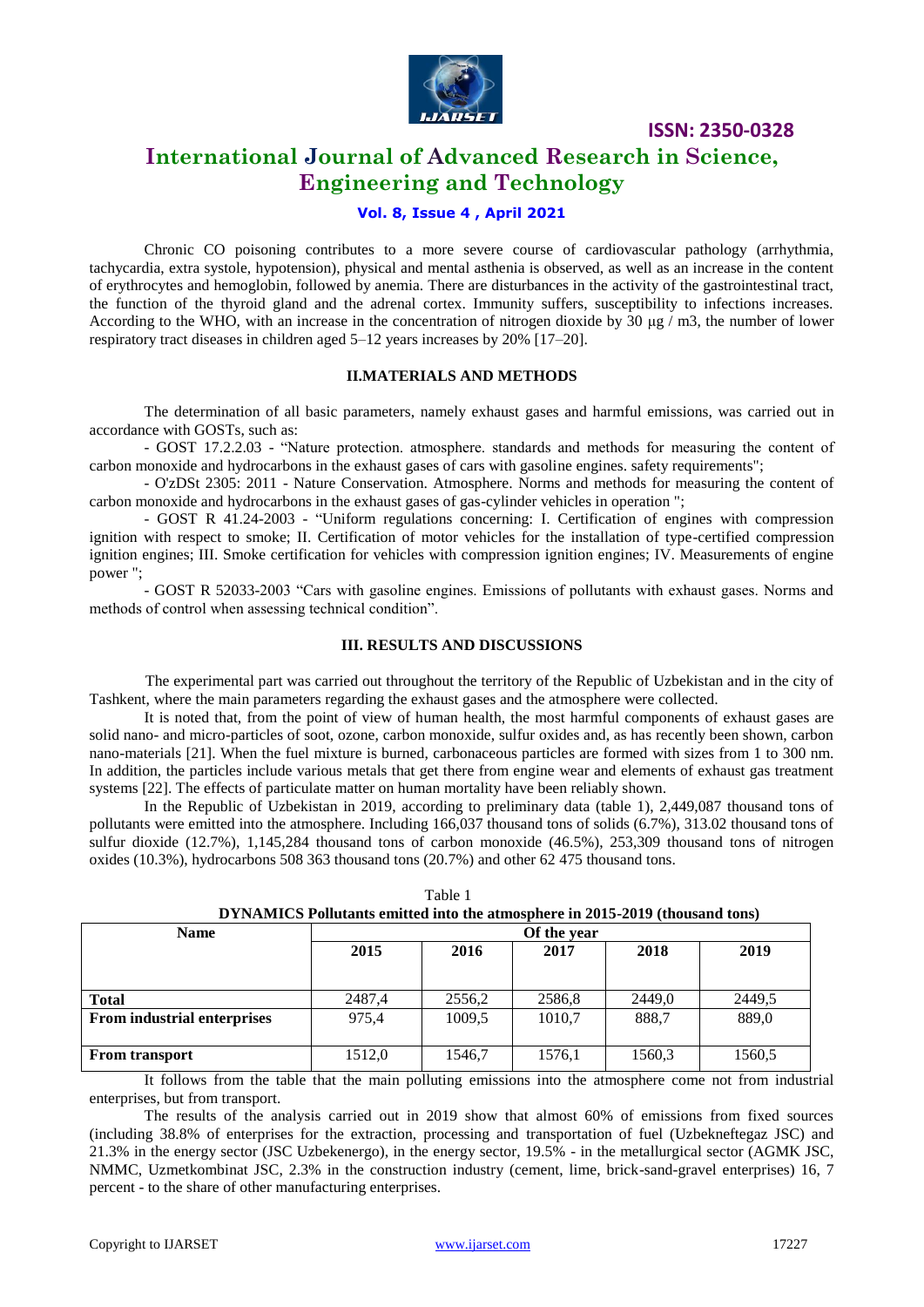

# **International Journal of Advanced Research in Science, Engineering and Technology**

## **Vol. 8, Issue 4 , April 2021**

| Emissions of pollutants in the Republic of Uzbekistan and administrative territories, thousand ton |         |         |         |         |  |
|----------------------------------------------------------------------------------------------------|---------|---------|---------|---------|--|
| <b>Administrative territory</b>                                                                    | 2015 y. | 2016 y. | 2017 y. | 2018 y. |  |
| Republic of Karakalpakstan                                                                         | 32,8    | 30,6    | 37,7    | 34,0    |  |
| Areas:                                                                                             |         |         |         |         |  |
| Andijan                                                                                            | 18,5    | 36,7    | 15,8    | 15,9    |  |
| <b>Bukhara</b>                                                                                     | 55,6    | 58,5    | 63,8    | 74,8    |  |
| Jizzakh                                                                                            | 70,2    | 63,4    | 5,2     | 11,8    |  |
| Kashkadarya                                                                                        | 176,3   | 167,9   | 165,7   | 152,2   |  |
| Navoi                                                                                              | 47,0    | 57,4    | 44,1    | 49,9    |  |
| Namangan                                                                                           | 7,8     | 15,8    | 15,9    | 15,2    |  |
| Samarkand                                                                                          | 54,7    | 51,6    | 37,1    | 52,1    |  |
| Surkhandarya                                                                                       | 3,1     | 3,2     | 3,2     | 5,1     |  |
| Syrdarya                                                                                           | 66,1    | 68,9    | 59,6    | 60,5    |  |
| Tashkent                                                                                           | 370,6   | 318,7   | 302,9   | 336,6   |  |
| Fergana                                                                                            | 38,9    | 103,2   | 60,1    | 53,2    |  |
| Khorezm                                                                                            | 5,0     | 5,2     | 9,2     | 7,0     |  |
| Tashkent city                                                                                      | 28,4    | 27,1    | 33,1    | 15,3    |  |
| The Republic of Uzbekistan                                                                         | 975,1   | 1 008,1 | 853,5   | 883,7   |  |

#### Table 2 **Emissions of pollutants in the Republic of Uzbekistan and administrative territories, thousand tons**

## Table 3 **Average annual concentrations of total particulate matter**

| in the atmospheric air of the cities of Uzbekistan in 2015–2019, (in shares of MPC) |         |        |        |          |        |
|-------------------------------------------------------------------------------------|---------|--------|--------|----------|--------|
| <b>Cities</b>                                                                       | 2015 y. | 2016y. | 2017y. | 2018y.   | 2019y. |
| Almalyk                                                                             | 0,7     | 0,7    | 0,7    | 0,7      | 0,7    |
| Angren                                                                              | 0,7     | 0,7    | 0,7    | 0,7      | 0,7    |
| Andijan                                                                             | 0,7     | 0,7    | 1,3    | 0,7      | 0,7    |
| Bekabad                                                                             | 0,7     | 0,7    | 0,7    | 0,7      | 0,7    |
| <b>Bukhara</b>                                                                      | 0,7     | 0,7    | 1,3    | 1,3      | 1,3    |
| Denau                                                                               | 0,7     | 0,7    | 0,7    | 0,7      | 0,7    |
| Kokand                                                                              | 0,7     | 0,7    | 1,3    | 0,7      | 0,7    |
| Navoi                                                                               | 0,7     | 0,7    | 0,7    | 0,7      | 0,7    |
| Namangan                                                                            | 0,7     | 0,7    | 0,7    | 0,7      | 0,7    |
| <b>Nukus</b>                                                                        | 2,0     | 2,7    | 2,7    | 2,0      | 2,0    |
| Sariasia                                                                            | 0,7     | 0,7    | 0,7    | 0,7      | 0,7    |
| Tashkent city                                                                       | 0,7     | 0,7    | 1,3    | 1,3      | 0,7    |
| Chirchik                                                                            | 0       | 0,7    | 0      | $\theta$ |        |

The amount of harmful substances emitted into the atmosphere from vehicles exceeds the established norms. On the fact of violations, 3,500 drivers were fined, 2,472 (2,054 in 2018) drivers for pollutants in exhaust gases exceeded the norms established by state standards by employees of the Road Safety Service, in accordance with the relevant articles of the Code of Administrative Responsibility for a total amount of 157,680.0 thousand sums. (2018 - 113,982.8 thousand sums), as well as 2,989 (876 in 2018) Measures have been taken to direct vehicles to service stations to eliminate emergency situations.

As a result of the implementation of air protection measures (introduction of dust and gas cleaning equipment, conversion of cars to gas fuel, an increase in the share of operated diesel vehicles, renewal of rolling stock, completion of the development of unleaded gasoline by the Fergana Refinery, transfer of certain sections of the railway to electric traction, implementation of a national the use of ODS, the national strategy for reducing greenhouse gas emissions) as a whole in the republic, there has been a tendency to stabilize the environmental situation in the field of air basin protection.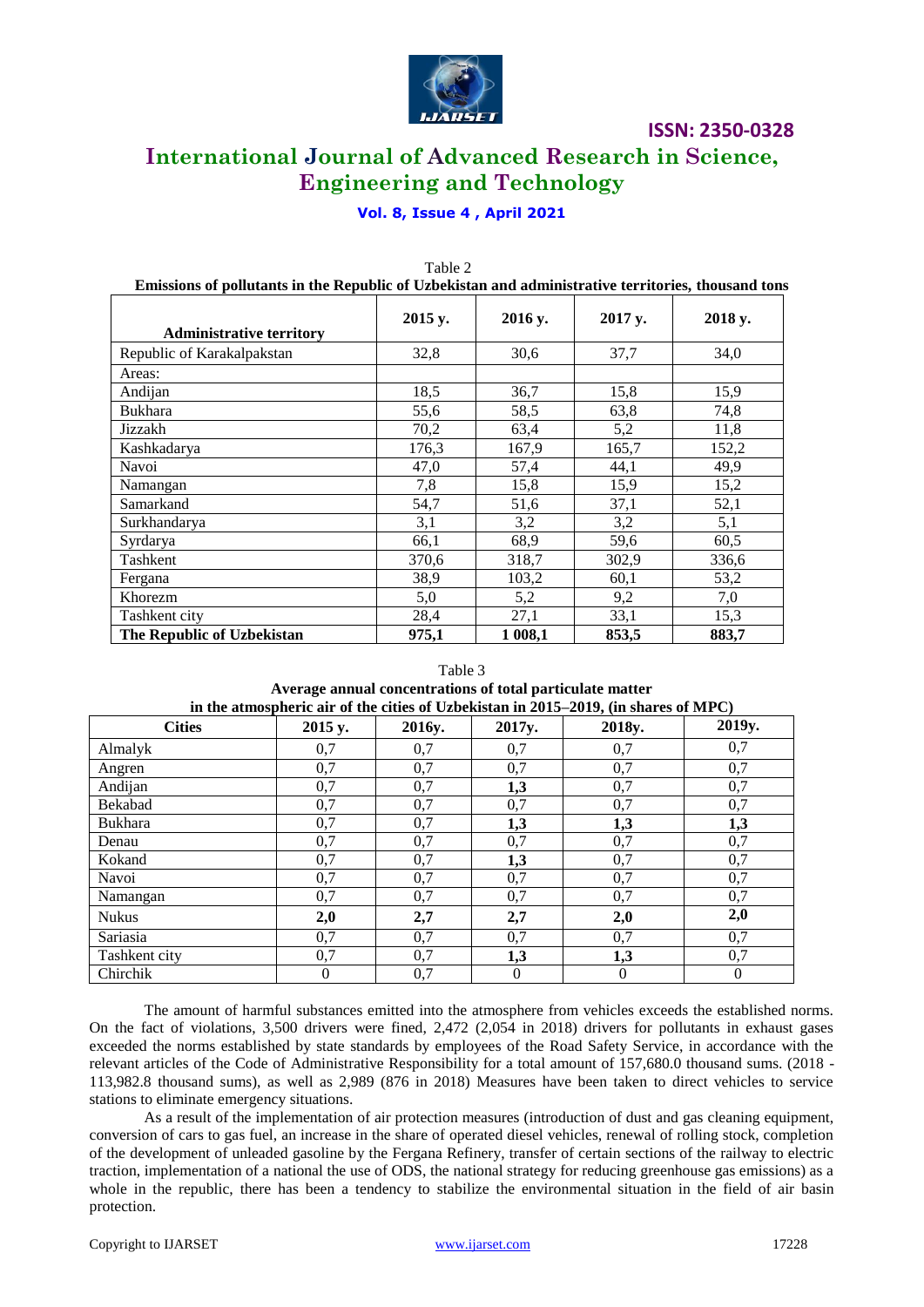

# **International Journal of Advanced Research in Science, Engineering and Technology**

### **Vol. 8, Issue 4 , April 2021**

All these measures will significantly contribute to reducing the incidence of the population in the context of the coronavirus pandemic.

Moreover, during 2006-2007, a number of decrees of the President of the Republic of Uzbekistan were adopted, aimed at technical re-equipment of the main sectors of the economy, as well as stabilization and reduction of emissions of pollutants into the atmosphere. For instance:

- "On measures to implement investment projects within the Clean Development Mechanism of the Kyoto Protocol" for the implementation of a set of measures to reduce greenhouse gas emissions (December 6, 2006, No. PP-525);

- "On measures for the further development of production at the Samarkand Automobile Plant and the renewal of the republic's vehicle fleet", aimed at introducing from March 1, 2007 environmental standards for road transport not lower than Euro-2, and from January 1, 2010 - not lower than Euro- 3 (December 14, 2006 No. PP-531);

- "On measures for the implementation of the project" Electrification of the Tashkent (Tukimachi) - Angren railway section with the participation of the German Development Bank and the Kuwait Fund for Arab Economic Development, which determines the reduction of pollutant emissions in railway transport (dated February 19, 2007 No. PP-582 );

- On the Programs of modernization, technical and technological re-equipment of enterprises of the building materials industry, chemical, automobile industry, OJSC "Almalyk AGMK", APO "Uzmetkombinat" and others for the period 2007-2011, which provide for the implementation of measures for environmental protection, including reduction of pollution air basin.

In Uzbekistan, on the initiative of President Sh. Mirziyoyev, a set of measures is being taken in the transport sector, especially for the development of the automotive industry, road transport communications, ensuring the safety and greening of transport.

Certain successes have been achieved in the development and implementation of an optimal system for the movement of vehicles by improving the layout, measures are being taken to improve the environmental quality of fuel, as well as the transition of vehicles to compressed natural gas and other alternative or renewable energy resources.

#### **VI. CONCLUSION.**

Summing up the results of the research, the following conclusions can be drawn:

1. Automobile transport has a significant impact on the quality of atmospheric air, causing an increase in morbidity among the population of large cities.

2. In large cities, there is a phenomenon of the type of photochemical fog that occurs in polluted air, which impedes the photosynthesis of plants by about 1.5–2 times.

3. More than 50% of CO entering the atmosphere is accounted for by motor vehicles. With poor road surfaces, at intersections, when the engine is idling, braking or accelerating, the CO concentration increases 2.5-4 times.

4. For a comprehensive solution of the above problems, we consider it necessary to develop the scientific foundations of a strategy for environmentally sustainable transport. (Sustainable transport for Tashkent city)

#### **REFERENCES**

[1] Golubev IR, Novikov Yu. V. Environment and transport. M.: Transport, 1987.206 p.

[2] Datsenko II Pollution by carbon monoxide of the air of car cabins and streets of Lvov and its influence on the body of traffic police: abstract of Ph.D. dis. ... Cand. tech. sciences. Lvov, 1955.16 p.

[3] Zabezhinsky MA The role of vehicles in air pollution with carcinogenic hydrocarbons: author. dis. ... Cand. honey. sciences. Moscow, 1965.17 p.

[4] Lykova AS Air pollution of city streets with carbon monoxide and its harmful effect: author. dis. ... Cand. honey. sciences. L., 1953.16 p. [5] Partsef DP Hygienic assessment of atmospheric air pollution by exhaust gases of motor transport (on the example of Moscow): dis. ... Cand. honey. sciences. Moscow, 1967.193 p.

[6] Polovinkina Yu. S. Noise pollution of the environment of urbanized territories (on the example of the city of Volgograd) // Scientific journal of KubGAU. 2012.No. 76 (02). S. 1-10.

[7] Ryabikov NA Assessment of the influence of traffic conditions of automobiles on air pollution with exhaust gases of engines: dis. ... Cand. tech. sciences. Moscow, 1984.190 p.

[8] Sannik AO Comprehensive assessment of the impact of dynamic characteristics of motor transport on the level of environmental pollution in the city: dis ... cand. tech. sciences. Tyumen, 2005.

[9] Yakubovskiy Yu. B. Automobile transport and environmental protection. Moscow: Transport, 1979.199 p. 22. Amato F.,

[10] Pandolfi M., Moreno T. et al. Sources and variability of inhalable road dust particles in three European cities // Atmospheric Environment. 2011. Vol. 45, No. 37. P. 6777-6787.